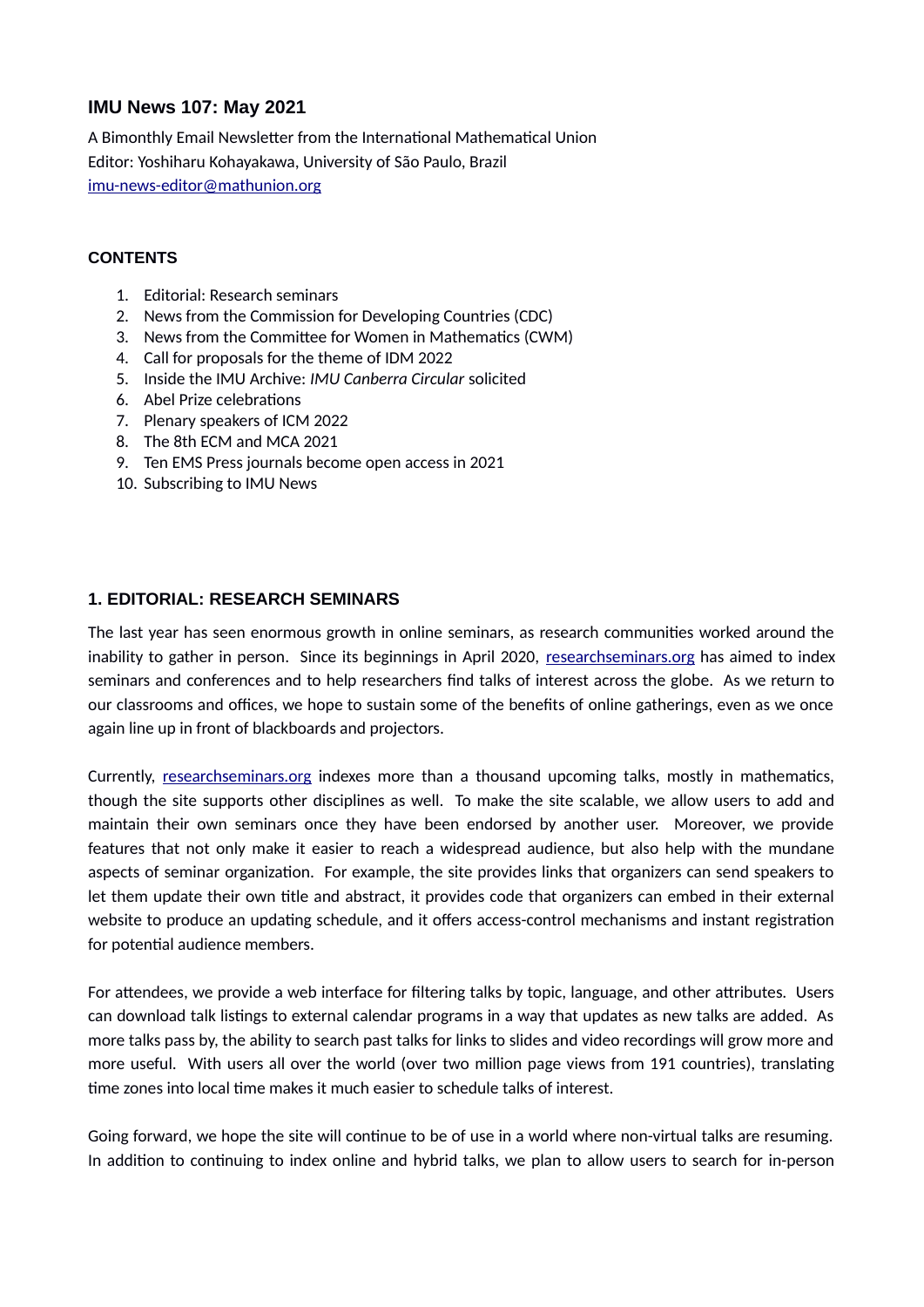talks by geographic location. We hope that you will find [researchseminars.org](http://researchseminars.org/) of use in advancing your own research.

# *[Edgar Costa](https://math.mit.edu/~edgarc/), [\\*](#page-1-0) [Bjorn Poonen,](https://math.mit.edu/~poonen/) [#](#page-1-1) [David Roe,](https://math.mit.edu/~roed/) \* and [Andrew Sutherland](https://math.mit.edu/~drew/)\**

*Department of Mathematics, Massachusetts Institute of Technology, Cambridge, MA 02139-4307, USA*

# **2. NEWS FROM THE [COMMISSION FOR DEVELOPING COUNTRIES](https://www.mathunion.org/cdc) (CDC)**

## **2.1. [Conference Support Program](https://www.mathunion.org/cdc/grants/conference-support-program)**

This program gives partial support to conferences in the mathematical sciences organized in developing countries. The maximum amount that is awarded is  $\epsilon$ 4,000, which must be used to cover travel and accommodation costs of invited speakers or participants coming from developing countries. consideration of the COVID-19 pandemic, applications can include expenses for the acquisition of material or payment of services to conduct activities entirely or partially in online format. The program is partially supported by the [Niels Henrik Abel Board](http://www.abelprize.no/c53677/artikkel/vis.html?tid=53707) (Norway).

IMU-CDC invites applications by July 15th, 2021, for conferences starting after November 15th, 2021.

*Conference Support Plus.* Due to the pandemic, CDC is aware that mathematicians around the world may need extra help to reactivate their activities. It has been approved that the Grant Selection Committee can award, once per year, up to €10,000 for a conference which is particularly important for bringing mathematicians back together and promoting international collaborations. This award will be decided together with the October calls. The deadline is October 1st, 2021.

We recommend consulting the details and subsequent deadlines at the CDC [Conference Support Program](https://www.mathunion.org/cdc/grants/conference-support-program) [webpage](https://www.mathunion.org/cdc/grants/conference-support-program).

## **2.2. [Volunteer Lecturer Program](https://www.mathunion.org/cdc/lecturing/volunteer-lecturer-program)**

The IMU-CDC [Volunteer Lecturer Program](https://www.mathunion.org/cdc/lecturing/volunteer-lecturer-program) (VLP) fosters international cooperation by offering financial assistance to universities in developing countries to host a volunteer lecturer for a 3–4 week intensive course. The course given by the volunteer should be part of a regular mathematics undergraduate or master's degree program at the hosting university, on subjects in which the university could have a lack of expertise. Only host institutions can apply for the grant in the VLP. This program is partially funded by the [American Mathematical Society](https://www.ams.org/home/page) and the [Niels Henrik Abel Board](http://www.abelprize.no/c53677/artikkel/vis.html?tid=53707).

In this program, funding can cover the expenses of the Volunteer Lecturer up to  $\epsilon$ 4,400. Additionally, the grant can support preparation of course material (printing, photocopying, books) up to  $\epsilon$ 1,000, and possible expenses for the acquisition of material or use of services to conduct lectures entirely or partially in the online format, up to €2,000.

<span id="page-1-0"></span>Supported in part by Simons Foundation grant #550033.

<span id="page-1-1"></span><sup>#</sup> Supported in part by National Science Foundation grant DMS-1601946 and Simons Foundation grants #402472 and #550033.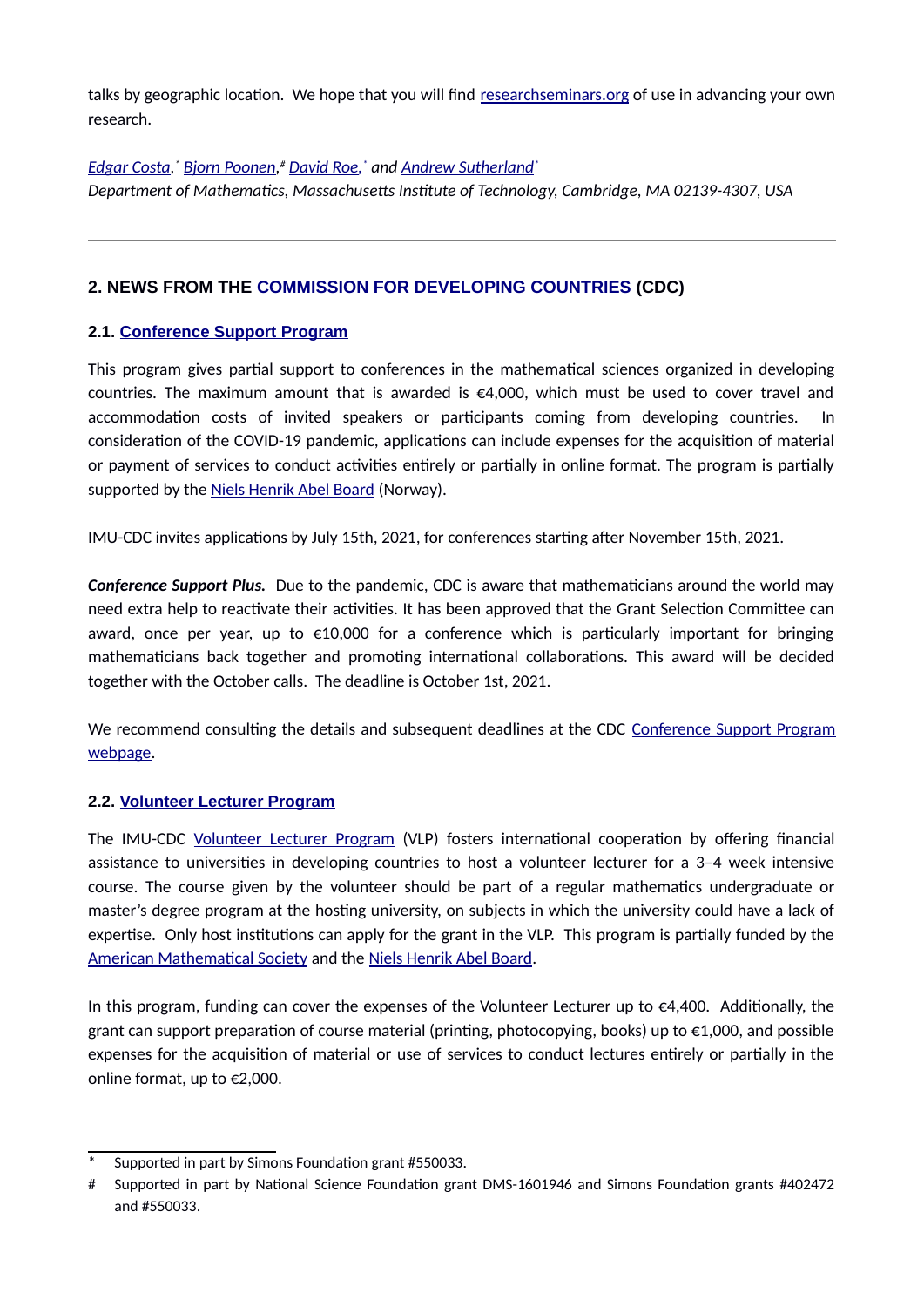IMU-CDC encourages applications to the VLP by September 1, 2021, for lectures to be held after January 1, 2022.

We recommend consulting the details and subsequent deadlines at the CDC [Volunteer Lecturer Program](https://www.mathunion.org/cdc/lecturing/volunteer-lecturer-program).

### **2.3. Free subscriptions to two journals of the Institut Henri Poincaré**

The [Institut Henri Poincaré](http://www.ihp.fr/en/ihp) in Paris is offering free subscriptions for at least five years to two of its journals:

- Annales IHP C (Analyse Non Linéaire / Nonlinear Analysis)
- Annales IHP D (Combinatorics, Physics and their Interactions)

to libraries in developing countries. From 2022 on these two journals [will be published by EMS Press](https://ems.press/updates/2021-03-31-aihpc-joins-ems-press) under the [Subscribe to Open \(S2O\) model](https://ems.press/subscribe-to-open).

The call for applications is open until October 15th, 2021. Applications should be submitted using [this](https://sondages.ihp.fr/index.php/698883) [webpage](https://sondages.ihp.fr/index.php/698883).

*[Olga Gil-Medrano](https://www.uv.es/~gilo/Pagina_web2/Inicio.html) [Secretary for Policy of the CDC](https://www.mathunion.org/cdc/about-cdc/members)*

## **3. NEWS FROM THE [COMMITTEE FOR WOMEN IN MATHEMATICS](https://www.mathunion.org/cwm) (CWM)**

#### **3.1. The (WM)² 2022 Website**

Written in English and Russian, the World Meeting for Women in Mathematics (WM)<sup>2</sup> website

#### [2022.worldwomeninmaths.org](https://2022.worldwomeninmaths.org/)

will be regularly updated when detailed information on the program is available.

A generic webpage of  $(WM)^2$ , with links to the homepages of the [2018 edition](http://2018.worldwomeninmaths.org/) as well as of the [International](http://www.icwm2014.org/) [Congress for Women in Mathematics 2014](http://www.icwm2014.org/) and [2010,](http://www.iitk.ac.in/icwm2010/) is also ready:

[www.worldwomeninmaths.org](https://www.worldwomeninmaths.org/)

#### **3.2. [CWM Newsletter 5](https://www.mathunion.org/fileadmin/CWM/Initiatives/CWMNewsletter5.pdf)**

The [CWM Newsletter](https://www.mathunion.org/cwm/about/cwm-newsletter) appears twice a year, in November and May. [CWM Newsletter 5](https://www.mathunion.org/fileadmin/CWM/Initiatives/CWMNewsletter5.pdf) contains an interview with CWM member Motoko Kotani. Its external article celebrates the "50th anniversary of the [Association for Women in Mathematics](https://awm-math.org/) (AWM)" and is written by three former presidents of AWM: Georgia Benkart, Kristin Lauter, and Sylvia Wiegand.

Feedback and suggestions about CWM Newsletter 5 are welcome. To subscribe, visit [this page](https://www.mathunion.org/cwm/about/cwm-newsletter).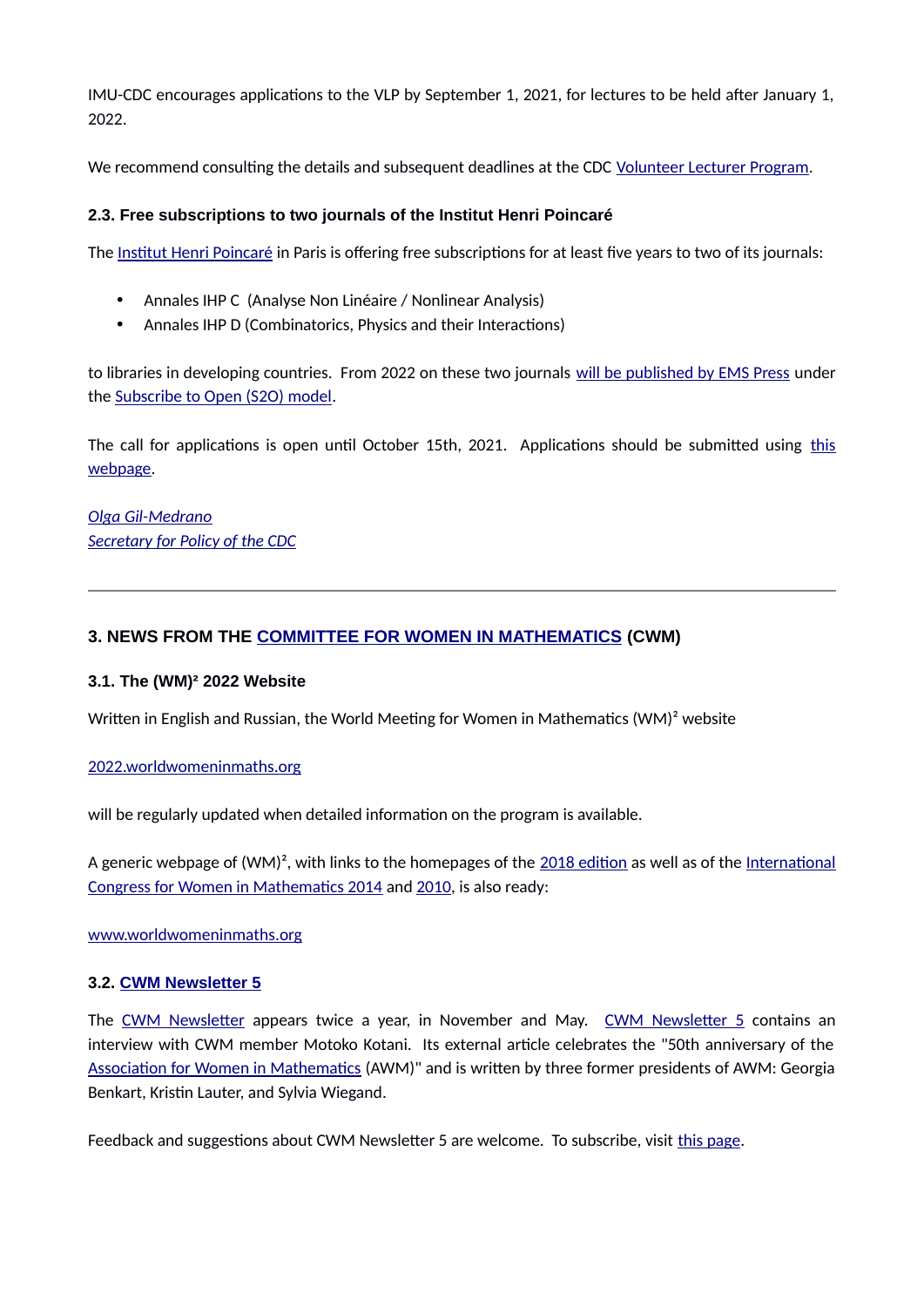#### **3.3. [CGD—Umalca](https://www.umalca.org/acerca/cgd/)**

On May 17, 2021, the [Commission of Gender and Diversity](https://www.umalca.org/acerca/cgd/) of Umalca ([Unión Matemática de América Latina](https://www.umalca.org/) [y el Caribe\)](https://www.umalca.org/), [CGD—Umalca,](https://www.umalca.org/acerca/cgd/) organized its first public event, a virtual presentation of the commission, followed by a discussion about its mission and planned actions.

[CGD—Umalca](https://www.umalca.org/acerca/cgd/) was created by Umalca in September 2020 to promote equity and respect in Umalca related events and activities. It is a follow-up to the creation of the *[Protocol for the attention of situations of](https://www.umalca.org/wp-content/uploads/2017/06/Umalca_codigo_conducta.pdf) [violence and gender discrimination or by sexual orientation, identity and gender expression to be applied in](https://www.umalca.org/wp-content/uploads/2017/06/Umalca_codigo_conducta.pdf) [all Umalca events](https://www.umalca.org/wp-content/uploads/2017/06/Umalca_codigo_conducta.pdf)* in 2017.

See more information on [this webpage](https://www.umalca.org/acerca/cgd/), and at the commission's [Facebook page](https://www.facebook.com/CGDdeUMALCA).

*[Marie-Françoise Roy](https://irmar.univ-rennes1.fr/en/interlocutors/marie-francoise-roy) and [Carolina Araujo](https://impa.br/pessoas-do-impa/pesquisadores-impa/) Chair and Vice-chair of the IMU [Committee for Women in Mathematics](https://mathunion.org/cwm/)*

#### **4. CALL FOR PROPOSALS FOR THE THEME OF IDM 2022**

It is now time to decide the theme of the 2022 [International Day of Mathematics](https://www.idm314.org/) (IDM 2022). A call for proposals for the theme of IDM 2022 is now open with a deadline of June 15, 2021. Suggestions for a theme, together with a short justification can be sent by email to  $idm@math>math>minon.org$ .

As a reminder, the IDM 2020 and 2021 themes were *[Mathematics is Everywhere](https://everywhere.idm314.org/)* and *[Mathematics for a](https://betterworld.idm314.org/) [Better World](https://betterworld.idm314.org/)*. As an element of context, IMU is one of the founding partners of the I[nternational Year of](https://www.iybssd2022.org/en/home/) [Basic Science for Sustainable Development 2022](https://www.iybssd2022.org/en/home/) (IYBSSD 2022). While still a project, IYBSSD has been adopted by UNESCO and has a high probability of being approved by the General Assembly of the United Nations next fall. Hence a theme related to IYBSSD 2022 would be welcome.

*[Christiane Rousseau](https://dms.umontreal.ca/fr/repertoire-departement/professeurs/portrait/rousseac) Chair of the [IDM Governing Board](https://www.mathunion.org/outreach/IDM)*

#### **5. INSIDE THE [IMU ARCHIVE](https://www.mathunion.org/outreach/imu-archive):** *IMU CANBERRA CIRCULAR* **SOLICITED**

References to a previously unknown publication—*the IMU Canberra Circular*—were recently discovered in the materials of the [IMU Archive](https://www.mathunion.org/outreach/imu-archive). After making enquiries in Australia, we learnt that the IMU Canberra Circular was a newsletter project of Bernhard Neumann, the former head of the Department of Mathematics at the Institute of Advanced Studies, Australian National University. He was aware that mathematicians in Eastern Europe and in less developed countries could not access information so easily. Thus he prepared the newsletter and sent it out without charge. Fortunately, the National Library of Australia holds nearly the full set of the newsletter from its first issue in 1972 through to 1999 and the [IMU](https://www.mathunion.org/outreach/imu-archive) [Archive](https://www.mathunion.org/outreach/imu-archive) has the opportunity to order scanned copies.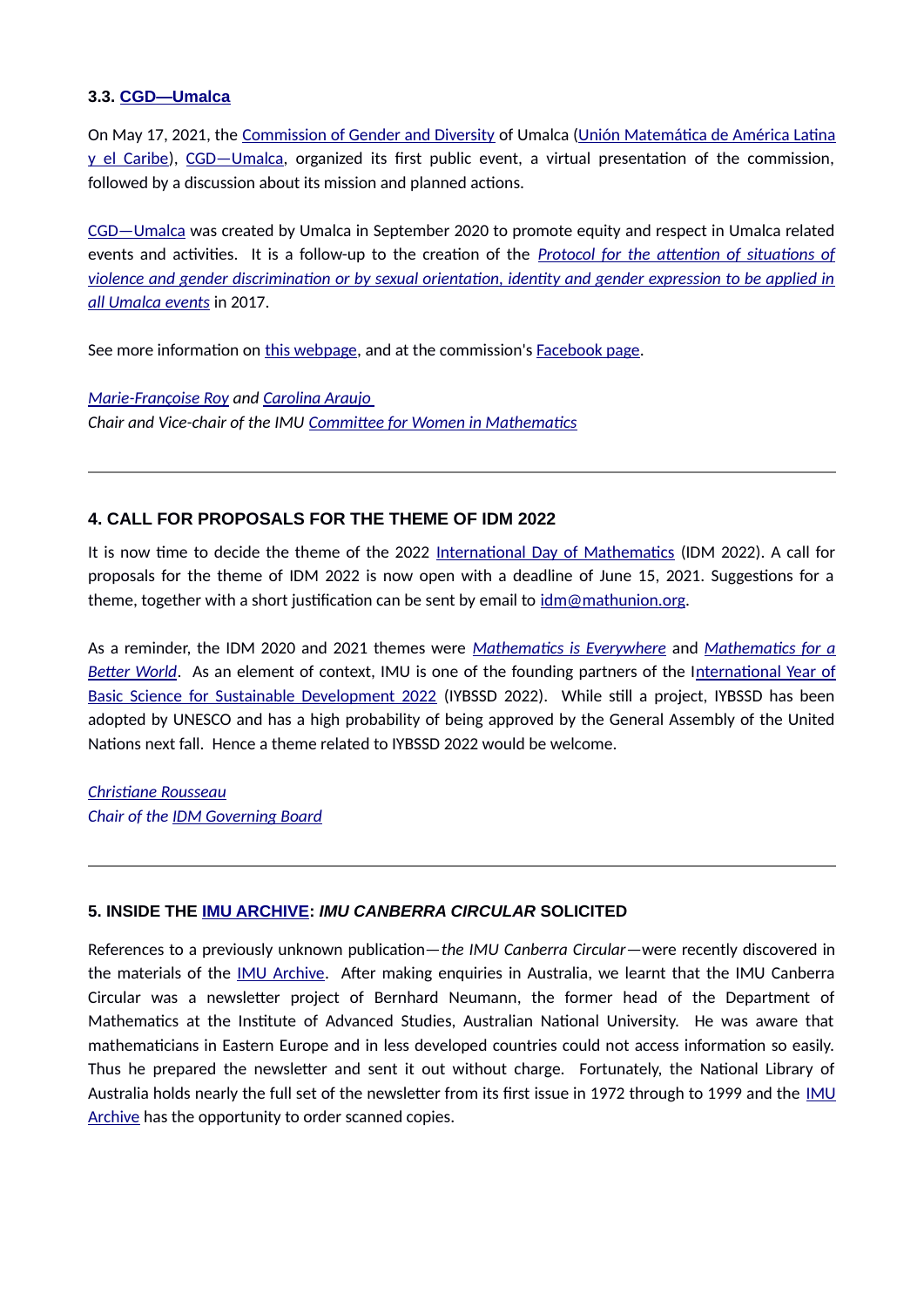For the holdings of its Archive, the IMU would be very grateful to receive donations of physical copies of the IMU Canberra Circular. Please contact the IMU Archivist, Ms Birgit Seeliger at [archivist@mathunion.org](mailto:archivist@mathunion.org?subject=IMU%20Canberra%20Circular) regarding any donation. Shipping expenses will of course be covered.

### **6. [ABEL PRIZE CELEBRATIONS](https://www.abelprize.no/nyheter/vis.html?tid=76445)**

This year's [Abel Prize celebrations](https://www.abelprize.no/nyheter/vis.html?tid=76445), which took place on 25 and 26 May 2021, honoured the [2020 laureates](https://www.abelprize.no/c76211/seksjon/vis.html?tid=76218) [Hillel Furstenberg and Gregory Margulis](https://www.abelprize.no/c76211/seksjon/vis.html?tid=76218) and the [2021 laureates László Lovász and Avi Wigderson.](https://www.abelprize.no/nyheter/vis.html?tid=76397) The Award Ceremony, the Abel reception, and the Abel lectures were held online and were [livestreamed on the](https://www.abelprize.no/artikkel/vis.html?tid=76455) [Abel Prize webpage](https://www.abelprize.no/artikkel/vis.html?tid=76455), where recordings are also available.

The [President of the IMU,](https://www.mathunion.org/organization/imu-executive-committee) [Carlos Kenig,](https://mathematics.uchicago.edu/people/profile/carlos-kenig/) in his speech at the Abel reception, congratulated the laureates and spoke about the visibility and reach that the Abel Prize has much beyond mathematical circles. He also highlighted the partnership between the [Niels Henrik Abel Board](http://www.abelprize.no/c53677/artikkel/vis.html?tid=53707) and the IMU, on programs such as the [Volunteer Lecturer Program](https://www.mathunion.org/cdc/lecturing/volunteer-lecturer-program) of IMU's [Commission for Developing Countries](https://www.mathunion.org/cdc) (CDC).

Readers of IMU News are warmly encouraged to watch the beautifully produced [videos](https://www.abelprize.no/artikkel/vis.html?tid=76455) of the inspiring celebrations.

### **7. PLENARY SPEAKERS OF [ICM 2022](https://icm2022.org/)**

The list of plenary speakers of the [International Congress of Mathematicians 2022](https://icm2022.org/) has been established. The plenary speakers comprise more than 20 of the world's leading researchers in various areas of mathematics and mathematical physics, from algebra to probability theory. For the list of speakers, visit [this page](https://icm2022.org/blog/the-list-of-plenary-speakers-of-the-international-mathematical-congress-2022).

#### **8. THE [8TH ECM](https://www.8ecm.si/) AND [MCA 2021](https://www.mca2021.org/en/)**

All lectures of the [8th European Congress of Mathematics](https://www.8ecm.si/), to be held 20 to 26 June 2021, will be online. For participation, visit the [registration page](https://8ecm.si/for-participants/fees-and-registration).

The [Mathematical Congress of the Americas 2021,](https://www.mca2021.org/en/) to be held 19 to 23 July 2021, has also moved to a fully online event. An extra week for special sessions has been added from 12 to 16 July. [Registration](https://www.mca2021.org/en/registration) is open until 5 July 2021.

## **9. TEN [EMS PRESS](https://ems.press/) JOURNALS BECOME OPEN ACCESS IN 2021**

All ten [Subscribe to Open \(S2O\) journals o](https://ems.press/subscribe-to-open)f the [EMS Press](https://ems.press/) are open access in 2021. The ten journals are

- EMS Surveys in Mathematical Sciences
- Groups, Geometry, and Dynamics